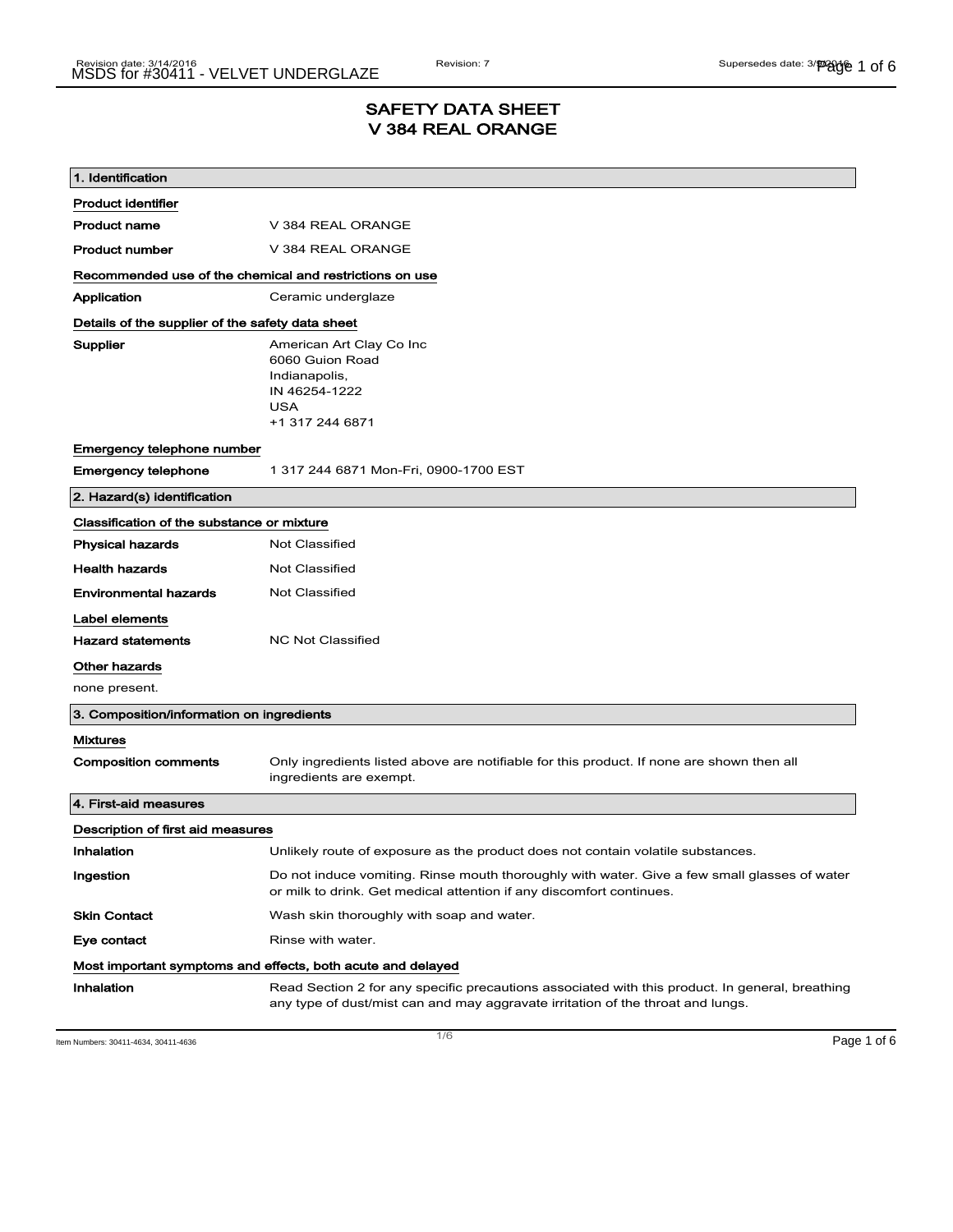| Ingestion                                                    | Read Section 2 for any specific precautions associated with the use of this product. Products<br>with specific warnings about ingestion will give guidance there.                                                                                                                                           |  |
|--------------------------------------------------------------|-------------------------------------------------------------------------------------------------------------------------------------------------------------------------------------------------------------------------------------------------------------------------------------------------------------|--|
| Skin contact                                                 | Read Section 2 for any specific precautions associated with the use of this product. In general<br>most ceramic glazes, clays and special products will tend to have a drying effect on the skin<br>and may cause some sensitivity to users with sensitive skin.                                            |  |
| Eye contact                                                  | Read Section 2 for any specific precautions associated with the use of this product. In general<br>most ceramic and special products contain materials that maybe abrasive to eyes. Keeping<br>materials from contacting the eyes is prudent. If contact does occur, flush with clean water, do<br>not rub. |  |
|                                                              | Indication of immediate medical attention and special treatment needed                                                                                                                                                                                                                                      |  |
| Notes for the doctor                                         | Treat symptomatically.                                                                                                                                                                                                                                                                                      |  |
| 5.Fire-fighting measures                                     |                                                                                                                                                                                                                                                                                                             |  |
| Extinguishing media                                          |                                                                                                                                                                                                                                                                                                             |  |
| Suitable extinguishing media                                 | Use fire-extinguishing media suitable for the surrounding fire.                                                                                                                                                                                                                                             |  |
| Special hazards arising from the substance or mixture        |                                                                                                                                                                                                                                                                                                             |  |
| Specific hazards                                             | The product is not believed to present a hazard due to its physical nature.                                                                                                                                                                                                                                 |  |
| Advice for firefighters                                      |                                                                                                                                                                                                                                                                                                             |  |
| Special protective equipment<br>for firefighters             | Use protective equipment appropriate for surrounding materials.                                                                                                                                                                                                                                             |  |
| 6. Accidental release measures                               |                                                                                                                                                                                                                                                                                                             |  |
|                                                              | Personal precautions, protective equipment and emergency procedures                                                                                                                                                                                                                                         |  |
| Personal precautions                                         | For personal protection, see Section 8.                                                                                                                                                                                                                                                                     |  |
| <b>Environmental precautions</b>                             |                                                                                                                                                                                                                                                                                                             |  |
| <b>Environmental precautions</b>                             | Please read Section 2 completely. If any environmental warnings such as; H411 or H412 are<br>listed in Section 2, please use appropriate procedures when disposing of product and<br>container. Do not put materials into waterways or sewers.                                                              |  |
| Methods and material for containment and cleaning up         |                                                                                                                                                                                                                                                                                                             |  |
| Methods for cleaning up                                      | Collect spillage for reclamation or absorb in vermiculite, dry sand or similar material.                                                                                                                                                                                                                    |  |
| Reference to other sections                                  | For waste disposal, see Section 13. For personal protection, see Section 8.                                                                                                                                                                                                                                 |  |
| 7. Handling and storage                                      |                                                                                                                                                                                                                                                                                                             |  |
| Precautions for safe handling                                |                                                                                                                                                                                                                                                                                                             |  |
| Usage precautions                                            | Read label before use. Do not eat, drink or smoke when using this product. Good personal<br>hygiene procedures should be implemented. Wash hands and any other contaminated areas<br>of the body with soap and water before leaving the work site.                                                          |  |
| Conditions for safe storage, including any incompatibilities |                                                                                                                                                                                                                                                                                                             |  |
| Storage precautions                                          | Store in tightly-closed, original container in a dry and cool place.                                                                                                                                                                                                                                        |  |
| Specific end uses(s)                                         |                                                                                                                                                                                                                                                                                                             |  |
| Specific end use(s)                                          | The identified uses for this product are detailed in Section 1.2.                                                                                                                                                                                                                                           |  |
| 8. Exposure Controls/personal protection                     |                                                                                                                                                                                                                                                                                                             |  |

Item Numbers: 30411-4634, 30411-4636  $P$ age 2 of 6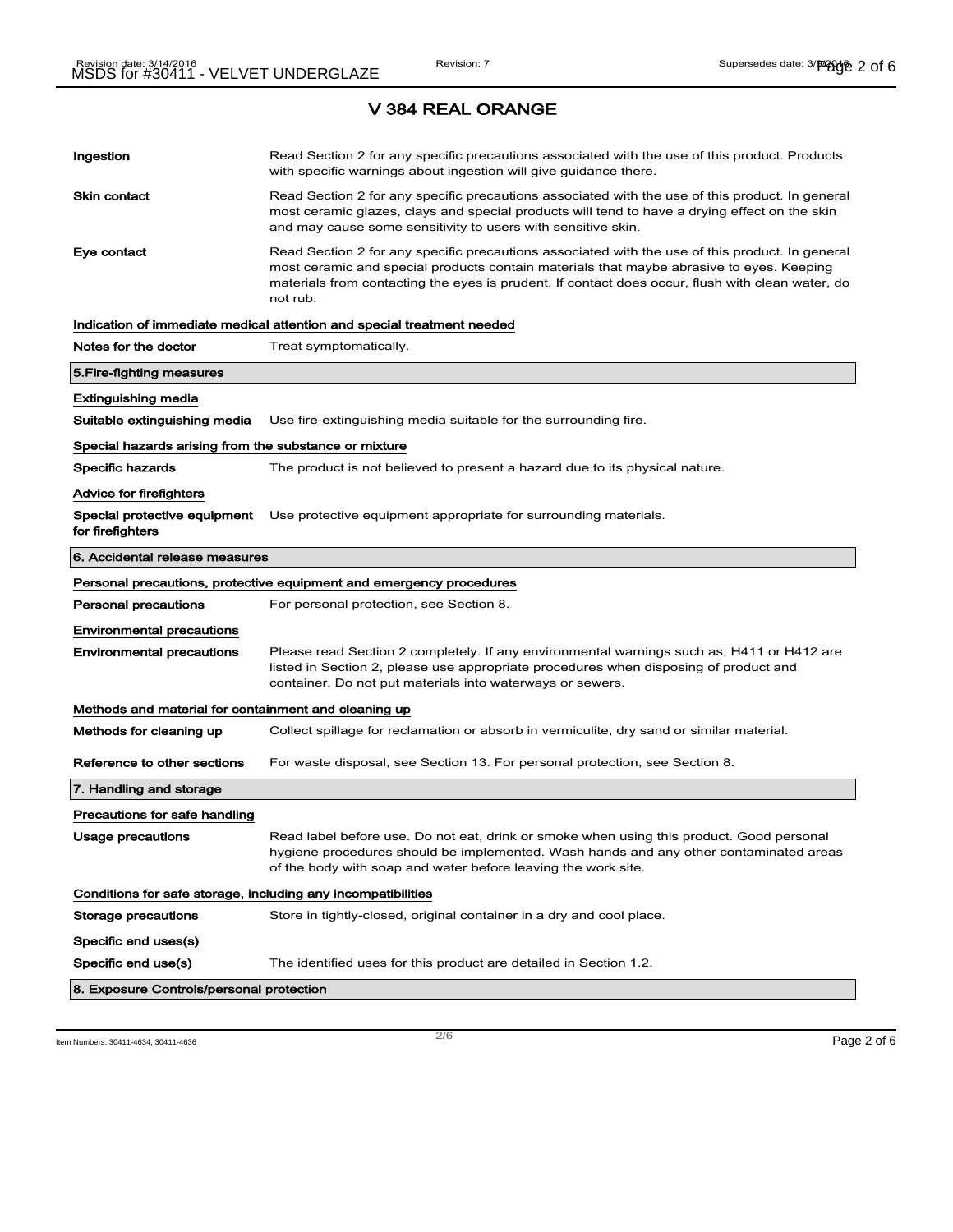| Ingredient comments                 | Only ingredients listed n Section 3 are notifiable for this product. If none are shown then all<br>ingredients are exempt.                                                                                           |
|-------------------------------------|----------------------------------------------------------------------------------------------------------------------------------------------------------------------------------------------------------------------|
| <b>Exposure controls</b>            |                                                                                                                                                                                                                      |
| Appropriate engineering<br>controls | No specific ventilations requirements unless the "FAN" pictogram is shown above or specified<br>in Section 2.                                                                                                        |
| Eye/face protection                 | No specific eye protection required unless the "EYE PROTECTION" pictogram is shown<br>above or specified in Section 2.                                                                                               |
| <b>Hand protection</b>              | No specific hand protection required unless the "HAND PROTECTION" pictogram is shown<br>above or specified in Section 2.                                                                                             |
| Hygiene measures                    | Using good personal hygiene practices is always appropriate. Keeping a clean work space,<br>cleaning up properly when done, and not eating, drinking or smoking when using this product.                             |
| <b>Respiratory protection</b>       | No specific respiratory protection required unless the "RESPIRATOR" pictogram is shown<br>above or specified in Section 2. Using the appropriate certified protection for the operation is<br>important if required. |

### 9. Physical and Chemical Properties

## Information on basic physical and chemical properties

| Appearance                                      | Colored liquid.           |
|-------------------------------------------------|---------------------------|
| Color                                           | Various colors.           |
| Odor                                            | Almost odorless.          |
| Odor threshold                                  | No information available. |
| рH                                              | $6 - 8$                   |
| <b>Melting point</b>                            | No information available. |
| Initial boiling point and range                 | No information available. |
| <b>Flash point</b>                              | No information available. |
| <b>Evaporation rate</b>                         | No information available. |
| Flammability (solid, gas)                       | No information available. |
| Upper/lower flammability or<br>explosive limits | No information available. |
| <b>Vapour pressure</b>                          | No information available. |
| <b>Relative density</b>                         | Greater than 1.0          |
| Solubility(ies)                                 | Not applicable.           |
| <b>Partition coefficient</b>                    | No information available. |
| <b>Auto-ignition temperature</b>                | Not applicable.           |
| <b>Decomposition Temperature</b>                | No information available. |
| <b>Viscosity</b>                                | No information available. |
| <b>Explosive properties</b>                     | none                      |
| <b>Oxidising properties</b>                     | none                      |
| Other information                               | Not applicable.           |

Item Numbers: 30411-4634, 30411-4636 Page 3 of 6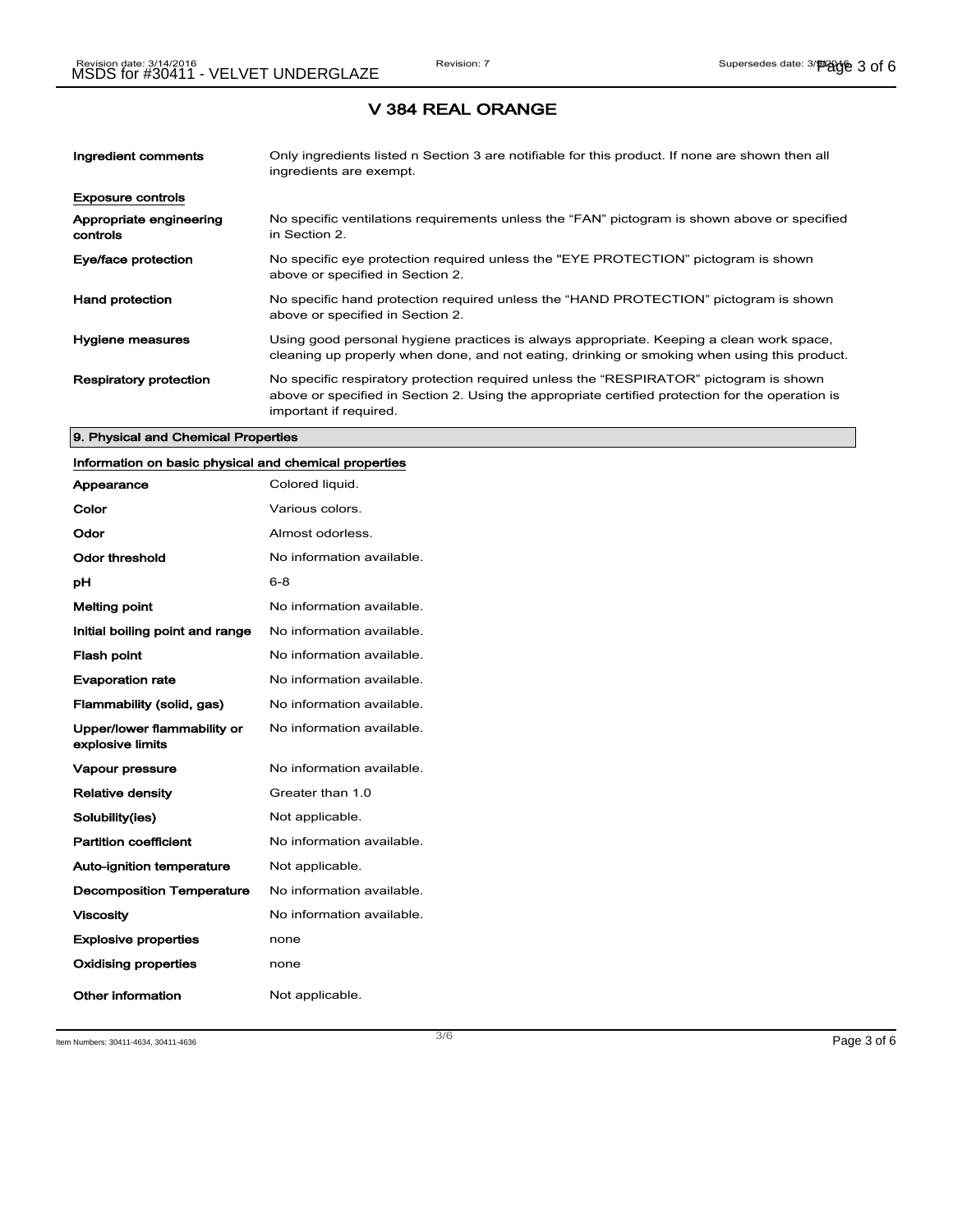# 10. Stability and reactivity Reactivity There are no known reactivity hazards associated with this product. Stability Mo particular stability concerns. Possibility of hazardous reactions None known. Conditions to avoid None known. Materials to avoid None known. Hazardous decomposition products None known. 11. Toxicological information Information on toxicological effects Toxicological effects Please read Section 2 thoroughly to understand the toxicological risks, (if any) and precautions for safe use (if any). Acute toxicity - oral ATE oral (mg/kg) 5,000.0 Acute toxicity - inhalation ATE inhalation (dusts/mists mg/l) 15.0 Skin corrosion/irritation Skin sensitization Skin sensitisation Based on available data the classification criteria are not met. Eye contact May cause temporary eye irritation. 12. Ecological Information Ecotoxicity Please read Section 2 completely. If any environmental warnings such as; H411 or H412 are listed in Section 2, please use appropriate procedures when disposing of product and container. Do not put materials into waterways or sewers. **Toxicity** Toxicity **Please read Section 2 completely.** If any environmental warnings such as; H411 or H412 are listed in Section 2, please use appropriate procedures when disposing of product and container. Do not put materials into waterways or sewers. Persistence and degradability Persistence and degradability No data available. Biodegradation Not inherently biodegradable. Bioaccumulative potential Partition coefficient No information available. Mobility in soil

## V 384 REAL ORANGE

Item Numbers: 30411-4634, 30411-4636 Page 4 of 6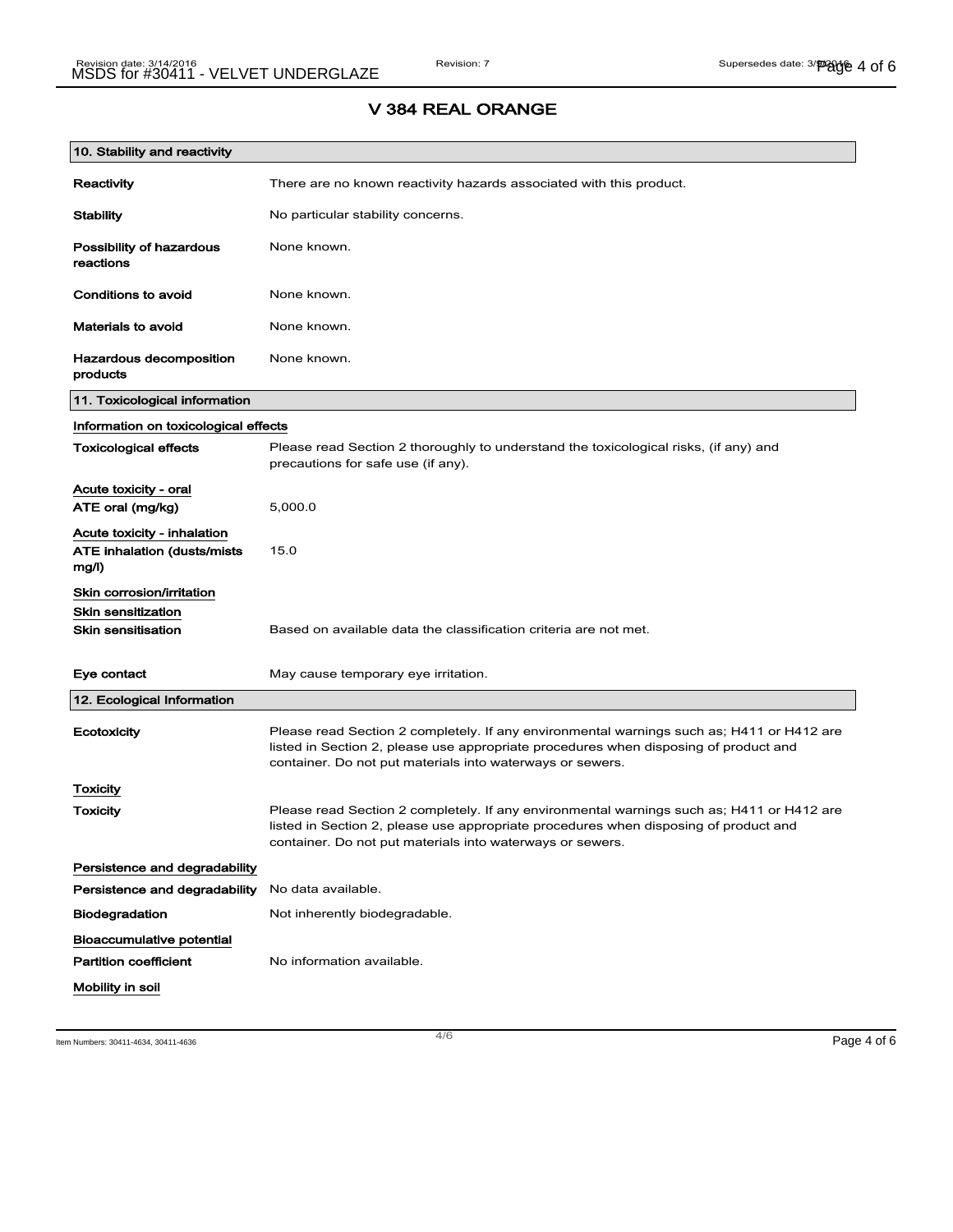| <b>Mobility</b>                       | Semi-mobile.                                                                                                                                                                                 |  |
|---------------------------------------|----------------------------------------------------------------------------------------------------------------------------------------------------------------------------------------------|--|
| Results of PBT and vPvB assessment    |                                                                                                                                                                                              |  |
| Results of PBT and vPvB<br>assessment | This product does not contain any substances classified as PBT or vPvB.                                                                                                                      |  |
| Other adverse effects                 |                                                                                                                                                                                              |  |
| Other adverse effects                 | None known.                                                                                                                                                                                  |  |
| 13. Disposal considerations           |                                                                                                                                                                                              |  |
| Waste treatment methods               |                                                                                                                                                                                              |  |
| <b>General information</b>            | Dispose of waste product or used containers in accordance with local regulations When<br>handling waste, the safety precautions applying to handling of the product should be<br>considered. |  |
| 14. Transport information             |                                                                                                                                                                                              |  |
| General                               | The product is not covered by international regulations on the transport of dangerous goods<br>(IMDG, IATA, DoT).                                                                            |  |
| <b>UN Number</b>                      |                                                                                                                                                                                              |  |
| Not applicable.                       |                                                                                                                                                                                              |  |
| UN proper shipping name               |                                                                                                                                                                                              |  |
| Not applicable.                       |                                                                                                                                                                                              |  |
| <b>Transport hazard class(es)</b>     |                                                                                                                                                                                              |  |
| No transport warning sign required.   |                                                                                                                                                                                              |  |
| Packing group                         |                                                                                                                                                                                              |  |
| Not applicable.                       |                                                                                                                                                                                              |  |
| <b>Environmental hazards</b>          |                                                                                                                                                                                              |  |

#### Environmentally Hazardous Substance

Please refer to Section 2 for any environmental hazards associated with this product. If H411/H412 warnings are shown then please verify packaging and labeling requirements for larger volumes.

#### Special precautions for user

Not applicable.

Transport in bulk according to Not applicable. Annex II of MARPOL 73/78 and the IBC Code

#### 15. Regulatory information

#### US State Regulations

California Proposition 65 Carcinogens and Reproductive Toxins

None of the ingredients are listed or exempt.

#### Inventories

#### Canada - DSL/NDSL

All the ingredients are listed or exempt.

Item Numbers: 30411-4634, 30411-4636 Page 5 of 6